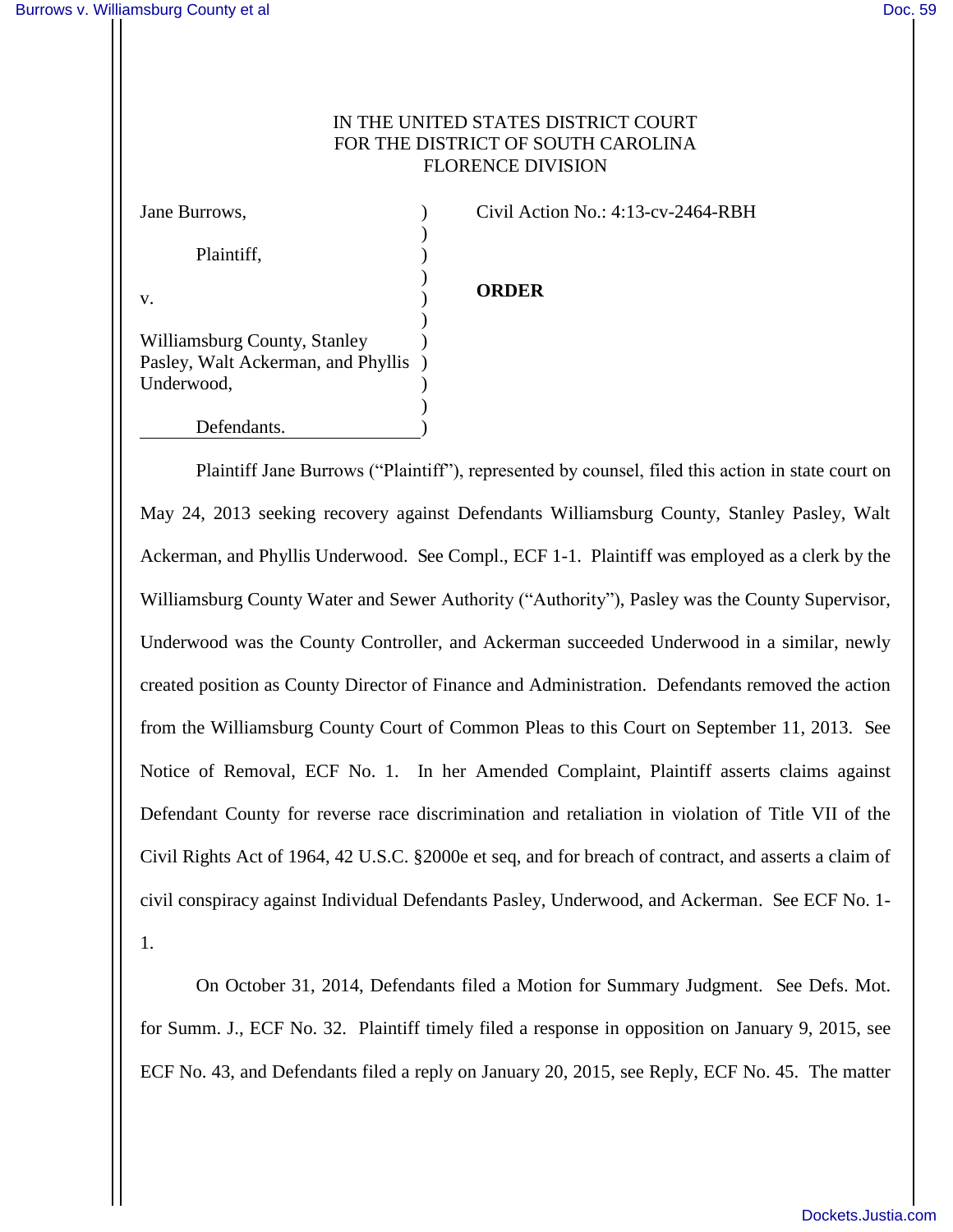is now before the Court after the issuance of the Report and Recommendation ("R  $\&$  R") of United States Magistrate Judge Thomas E. Rogers, III.<sup>1</sup> See R & R, ECF No. 54. In the R & R, the Magistrate Judge recommends the Court grant Defendants' Motion for Summary Judgment on both federal claims, decline to exercise supplemental jurisdiction over the remaining state law claims, and remand the matter to state court. See id. at 20.

### S**TANDARD OF REVIEW**

The Magistrate Judge makes only a recommendation to the district court. The recommendation has no presumptive weight. The responsibility to make a final determination remains with the district court. Mathews v. Weber, 423 U.S. 261, 270–71 (1976). The district court is charged with making a de novo determination of those portions of the Report to which specific objection is made, and the court may accept, reject, or modify, in whole or in part, the recommendation of the Magistrate Judge, or recommit the matter with instructions. 28 U.S.C. § 636(b)(1).

The district court is obligated to conduct a de novo review of every portion of the Magistrate Judge's report to which objections have been filed. Id. However, the court need not conduct a de novo review when a party makes only "general and conclusory objections that do not direct the [C]ourt to a specific error in the [M]agistrate's proposed findings and recommendations." Orpiano v. Johnson, 687 F.2d 44, 47 (4th Cir. 1982). The Court reviews only for clear error in the absence of a specific objection. See Diamond v. Colonial Life & Accident Ins. Co., 416 F.3d 310, 315 (4th Cir. 2005).

<sup>&</sup>lt;sup>1</sup> In accordance with 28 U.S.C. § 636(b)(1)(B) and Local Civil Rule 73.02 (D.S.C.), this matter was referred to the Magistrate Judge for pretrial handling.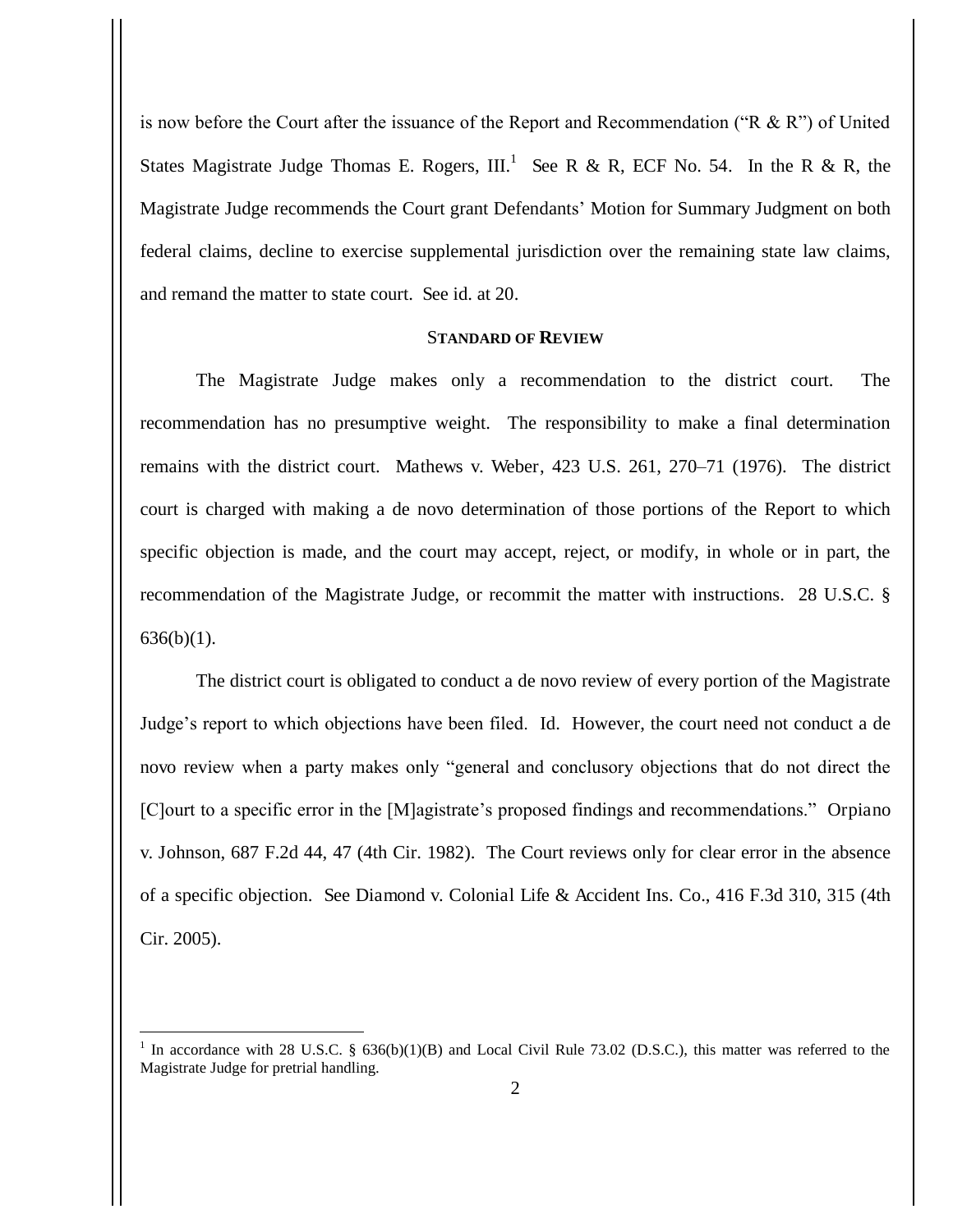## **SUMMARY JUDGMENT STANDARD**

"The court shall grant summary judgment if the movant shows that there is no genuine dispute as to any material fact and the movant is entitled to judgment as a matter of law." Fed. R. Civ. P. 56(a) (2010). "A party asserting that a fact cannot be or is genuinely disputed must support the assertion by: (A) citing to particular parts of materials in the record  $\dots$ ; or (B) showing that the materials cited do not establish the absence or presence of a genuine dispute, or that an adverse party cannot produce admissible evidence to support the fact." Fed. R. Civ. P.  $56(c)(1)$ . When no genuine issue of any material fact exists, summary judgment is appropriate. See Shealy v. Winston, 929 F.2d 1009, 1011 (4th Cir. 1991). The facts and inferences to be drawn from the evidence must be viewed in the light most favorable to the non-moving party. Id. However, "the mere existence of some alleged factual dispute between the parties will not defeat an otherwise properly supported motion for summary judgment; the requirement is that there be no genuine issue of material fact." Anderson v. Liberty Lobby, Inc., 477 U.S. 242, 247–48 (1986) (emphasis in original).

The moving party has the burden of proving that summary judgment is appropriate. Baber v. Hosp. Corp. of Am., 977 F.2d 872, 874 (4th Cir. 1992). However, '[o]nce the moving party has met its burden, the nonmoving party must come forward with some evidence beyond the mere allegations contained in the pleadings to show there is a genuine issue for trial." Id., at 874–75. The nonmoving party may not rely on beliefs, conjecture, speculation, or conclusory allegations to defeat a motion for summary judgment. See id. at 875; Doyle v. Sentry Ins., 877 F. Supp. 1002, 1005 (E.D. Va. 1995). Rather, the nonmoving party is required to submit evidence of specific facts by way of affidavits, depositions, interrogatories, or admissions to demonstrate the existence of a genuine and material factual issue for trial. See Fed. R. Civ. P. 56(c), (e); Celotex Corp. v. Catrett,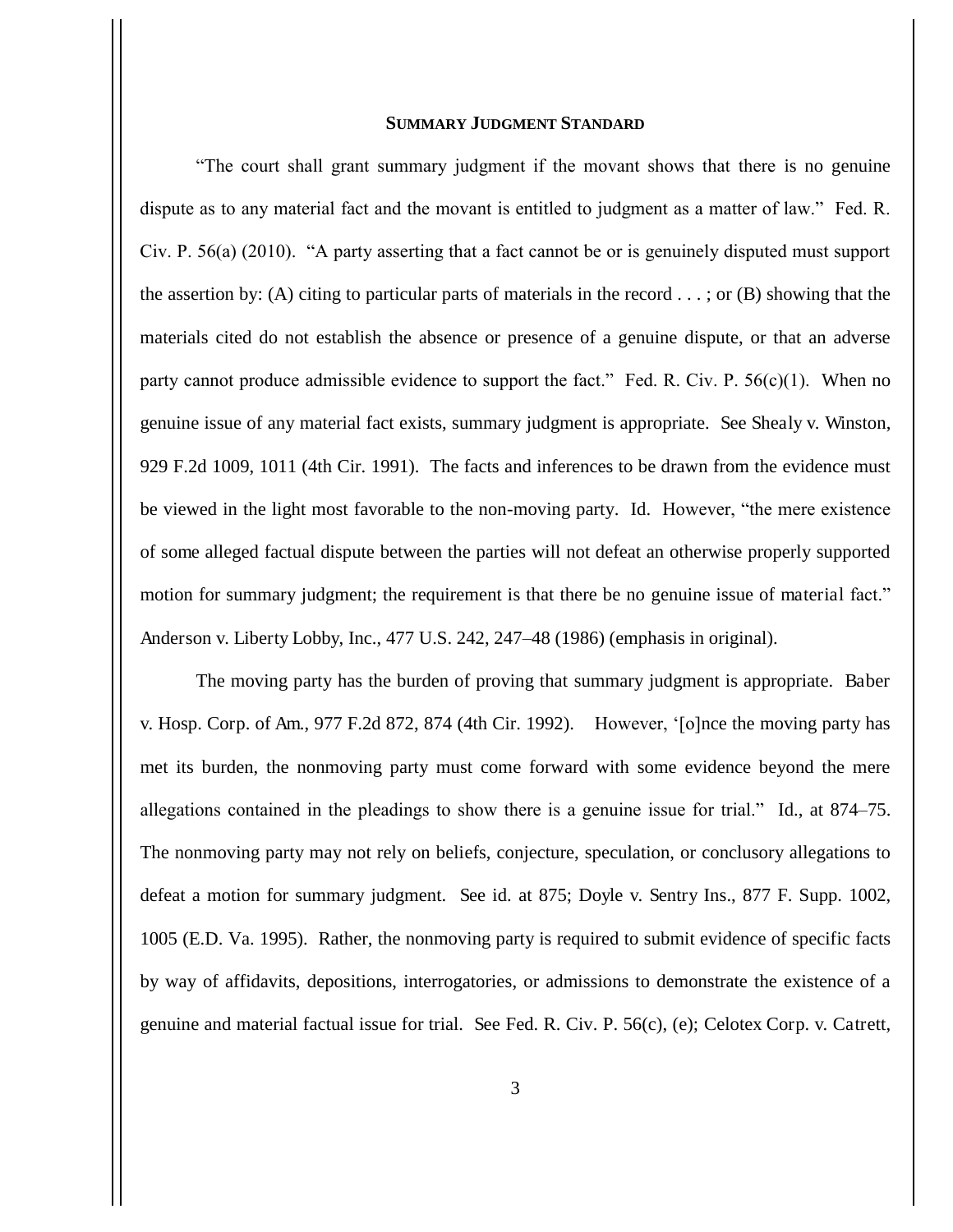477 U.S. 317, 322 (1986)). Moreover, the nonmovant's proof must meet "'the substantive evidentiary standard of proof that would apply at a trial on the merits.'" DeLeon v. St. Joseph Hosp., Inc., 871 F.2d 1229, 1233 n.7 (4th Cir. 1989) (quoting Anderson, 477 U.S. at 252); see also Mitchell v. Data Gen. Corp., 12 F.3d 1310, 1316 (4th Cir. 1993). In discrimination cases, a party is entitled to summary judgment if no reasonable jury could rule in the non-moving party's favor. See Dennis v. Columbia Colleton Med. Ctr., Inc., 290 F.3d 639, 645 (4th Cir. 2002).

## **FACTUAL BACKGROUND AND PROCEDURAL HISTORY**

 The facts of this case, including citations to the record, are completely and accurately set forth in the Magistrate Judge's Report and Recommendation. See ECF No. 54 at 1–7. Plaintiff specifically notes that she has no objection to the facts of the case as the Magistrate Judge summarizes them. Pl. Objs., ECF No. 55 at 4 n.1. Defendants did not note any objection to the facts as relayed in the R & R. See Defs. Objs., ECF No. 57 at 1. Thus, the Court adopts the Magistrate Judge's statement of the facts in full. Briefly stated, Plaintiff has been employed as a temporary clerk in the Williamsburg County Water and Sewer Authority since February of 2012. Pl. Dep. at 29, 55-56 (ECF No. 43-1 at 10, 19-20); Employment Status Forms, ECF Nos. 43-6, 43- 8, 43-9. Plaintiff alleges that she was treated less favorably in regards to her employment status because of her race, Pl. Mem., ECF No. 43-2 at 16-22, and suffered retaliation in violation of Title VII, id. at 22-24. In addition, Plaintiff alleges that Defendants breached a contract to employ her as a non-temporary clerk, and thus make her eligible for county health insurance, id. at 12-16, and that Individual Defendants engaged in a civil conspiracy in regards to her employment status, id. at 24- 28.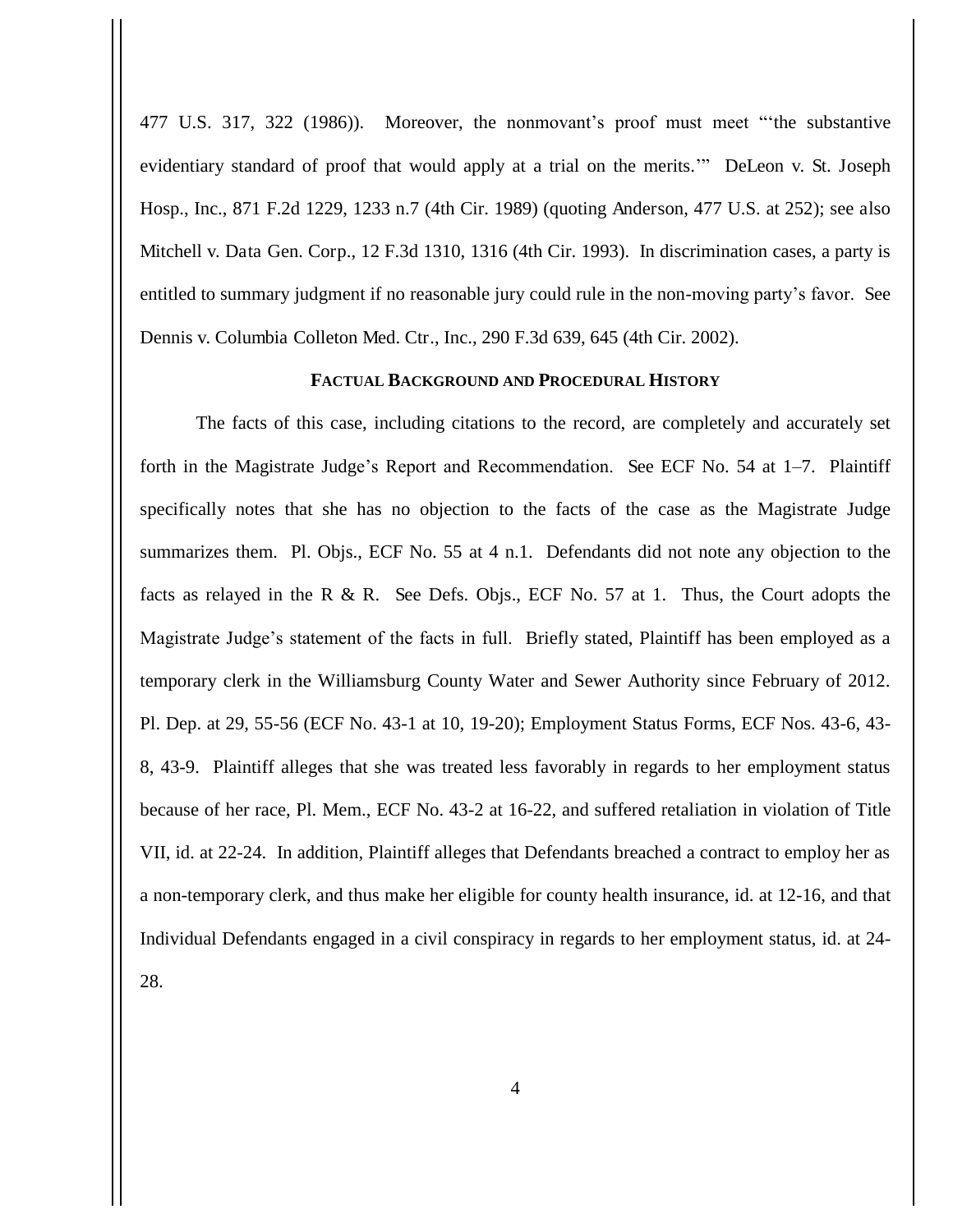#### **DISCUSSION**

## **I. R & R and Objections**

The Magistrate Judge recommends that the Court grant Defendants' Motion for Summary Judgment on Plaintiff's federal claims, decline to exercise supplemental jurisdiction over the state law claims, and remand the remaining claims to state court. As noted, Plaintiff asserts federal claims for race discrimination and retaliation in violation of Title VII. See ECF No. 1-1. The Magistrate Judge first finds that the mosaic theory of circumstantial evidence has not been adopted by the Fourth Circuit, and thus to make a claim of race discrimination without direct evidence, Plaintiff must show probative circumstantial evidence. R&R, ECF No. 54 at 9-11. The Magistrate Judge finds that Plaintiff failed to present enough circumstantial evidence of race discrimination under this standard, and thus must rely on the framework set forth in McDonnell Douglas Corp. v. Green, 411 U.S. 792, 802-05 (1973). R&R, ECF No. 54 at 13. The Magistrate Judge finds that Plaintiff did not meet her prima facie case for Title VII discrimination under McDonnell Douglas. Id. at 13-16. The Magistrate Judge thus recommends that the Court grant summary judgment to the Defendants on this claim. Id.

The Magistrate Judge next turns to Plaintiff's retaliation claim under Title VII. The Magistrate Judge recommends that the Court grant summary judgment to the Defendants on this claim as well. In the R  $\&$  R, he determines that Plaintiff's claim fails because she did not present evidence that the activity she engaged in was protected under Title VII, and thus failed to present a prima facie case for retaliation. Id. at 16-18.

Therefore, the Magistrate Judge finds that both Plaintiff's federal claims fail, and he thus recommends that the Court grant Defendants' Motion for Summary Judgment on these claims. The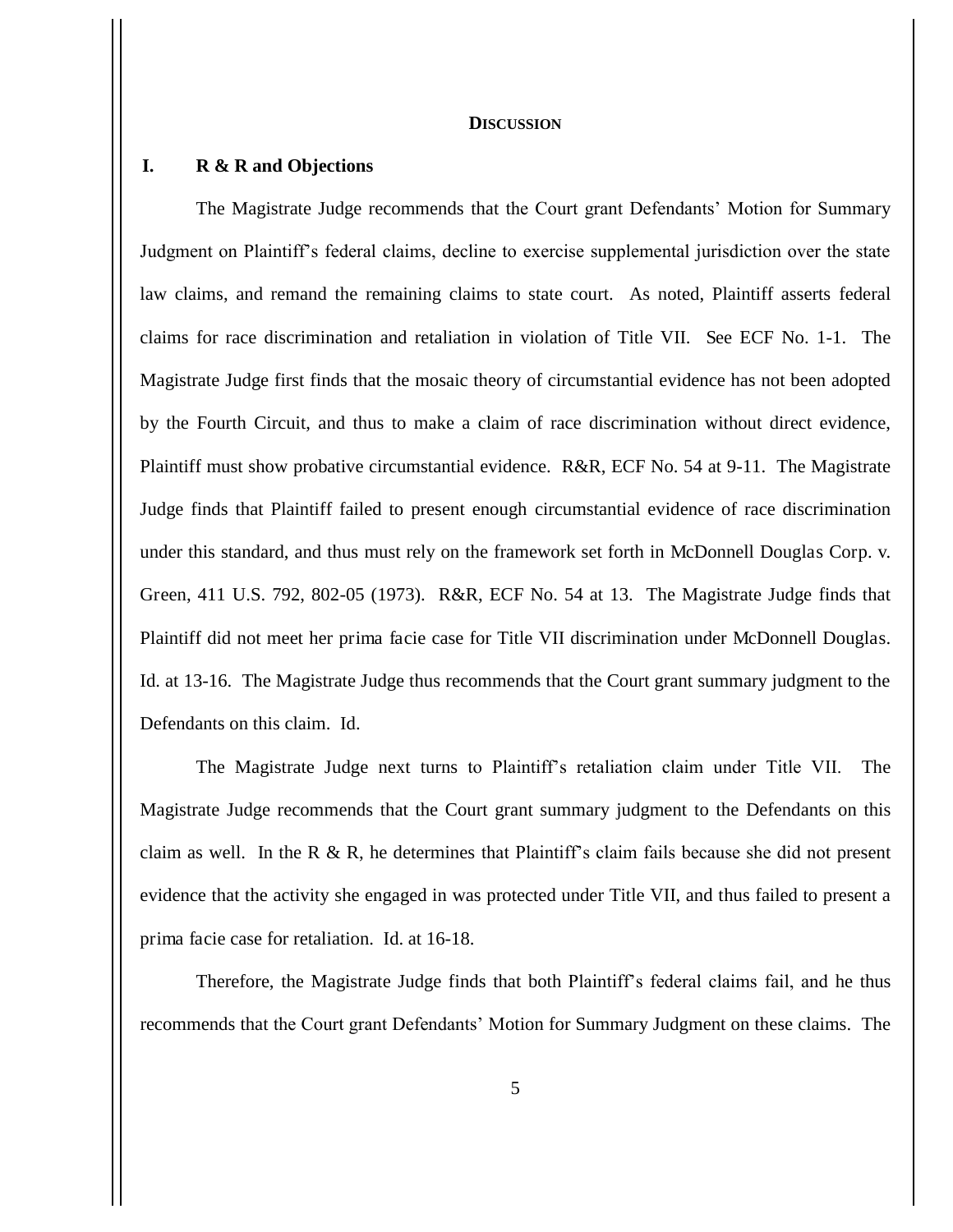Magistrate Judge then recommends that, if the Court dismisses the federal claims, it should decline to exercise supplemental jurisdiction, and should remand the remaining state law claims for breach of contract and civil conspiracy to the state court. Id. at 18-20.

Plaintiff timely filed objections to the R & R. See Pl. Objs., ECF No. 55. Plaintiff first objects to the Magistrate Judge's determination that she failed to present a prima facie case of race discrimination. See id. at 4. Specifically, Plaintiff argues that she suffered an adverse employment action, and showed that others who were similarly situated, but not of her race, had better outcomes. Id. at 4-6. Plaintiff then argues that her retaliation claim should survive summary judgment because she engaged in protected activity, and Defendants retaliated against her. See id. at 6-7.

Defendants timely filed objections to the R  $\&$  R. See ECF No. 57. Defendants' sole objection to the R  $\&$  R was to the recommendation that the Court decline supplemental jurisdiction over the state law claims, and remand those claims to state court. Id. at 1. Defendants argue that the Court should retain jurisdiction of the state law claims in the interests of fairness and judicial economy even if all federal claims are dismissed, and should grant summary judgment for Defendants on the state law claims. Id. at 1-2.

### **II. Race Discrimination**

Plaintiff asserts in her objections that she presented sufficient evidence of race discrimination to survive summary judgment. Pl. Objs., ECF No. 55 at 4-6. A plaintiff may show a violation of Title VII through either direct or circumstantial evidence. There appears to be no objection regarding a lack of direct evidence and therefore, the Court adopts the Magistrate Judge's findings in regards to direct evidence of race discrimination.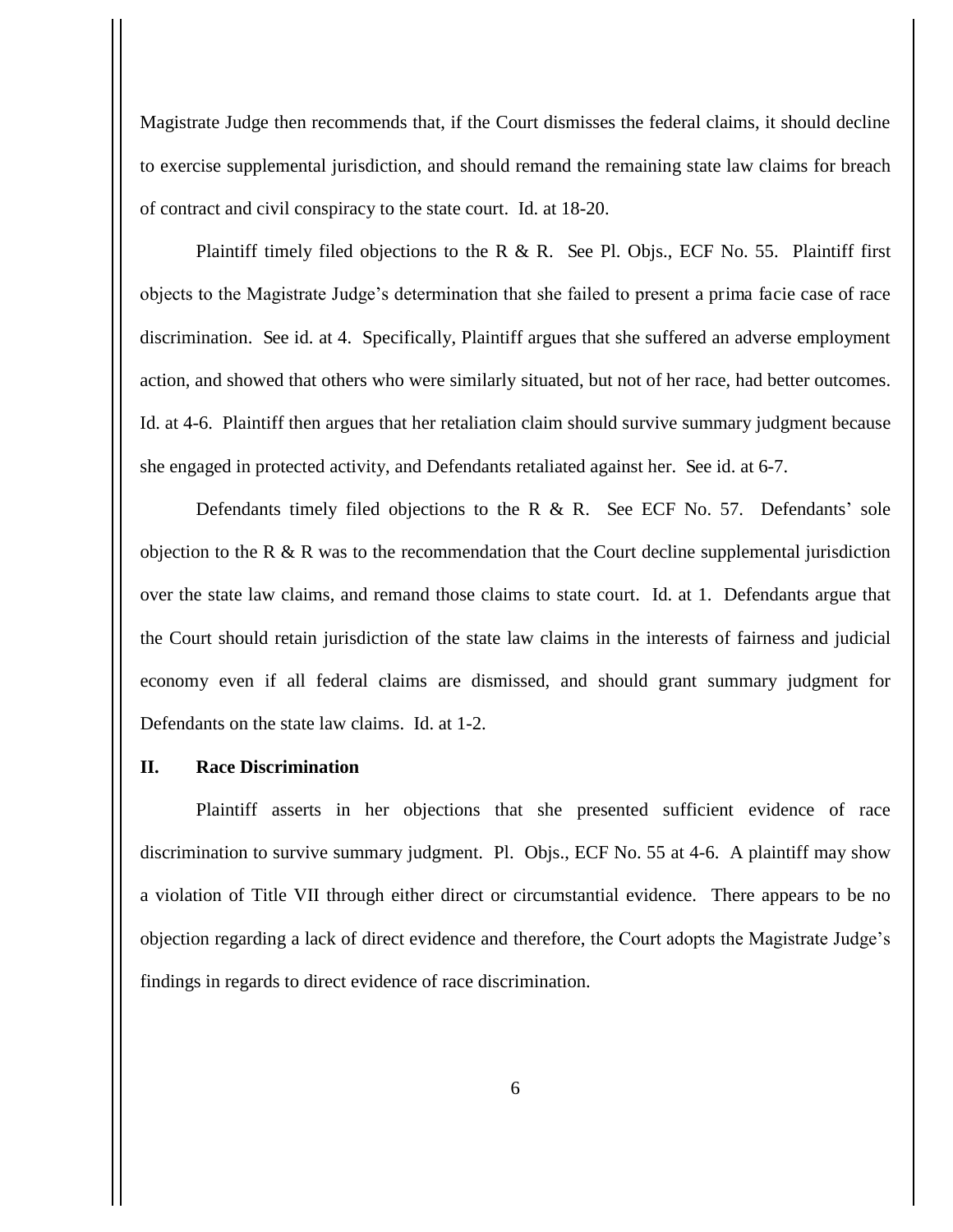When direct evidence is lacking, a plaintiff may produce circumstantial evidence and proceed under the McDonnell Douglas burden-shifting framework. See McDonnell Douglas Corp. v. Green, 411 U.S. 792, 802-805 (1973). The McDonnell Douglas framework may be used for race discrimination claims. See, e.g., Love-Lane v. Martin, 355 F.3d 766, 786 (4th Cir. 2004) ("[T]he McDonnell Douglas framework, developed for Title VII, has been used to evaluate race discrimination claims . . . ."). Under this framework, the plaintiff must first establish a prima facie case for discrimination in violation of Title VII by showing that: 1) she belongs to a protected group, 2) she was performing her job duties at the level expected by her employer, 3) she suffered an adverse employment action, and 4) similarly-situated employees who were not members of the protected class had more favorable outcomes. White v. BFI Waste Svcs, LLC, 375 F.3d 288, 295 (4th Cir. 2004). Once the plaintiff establishes a prima facie case of a Title VII violation, the burden shifts to the defendant to produce evidence of a legitimate, nondiscriminatory reason for its employment action. Merritt v. Old Dominion Freight Line, Inc., 601 F.3d 289, 294 (4th Cir. 2010). If the defendant meets the burden to demonstrate a legitimate, nondiscriminatory reason for its employment action, the burden shifts back to the plaintiff to demonstrate by a preponderance of the evidence "that the neutral reasons offered by the employer 'were not its true reasons, but were a pretext for discrimination.'" Id. (quoting *Tex. Dep't of Cmty. Affairs v. Burdine*, 450 U.S. 248, 253 (1981)).

### **A. Prima Facie Case**

The Magistrate Judge recommends finding that Plaintiff did not meet her burden of showing a prima facie case of Title VII race discrimination. Plaintiff, who is Caucasian, argued that Defendants discriminated against her based on her race by classifying her as a temporary employee,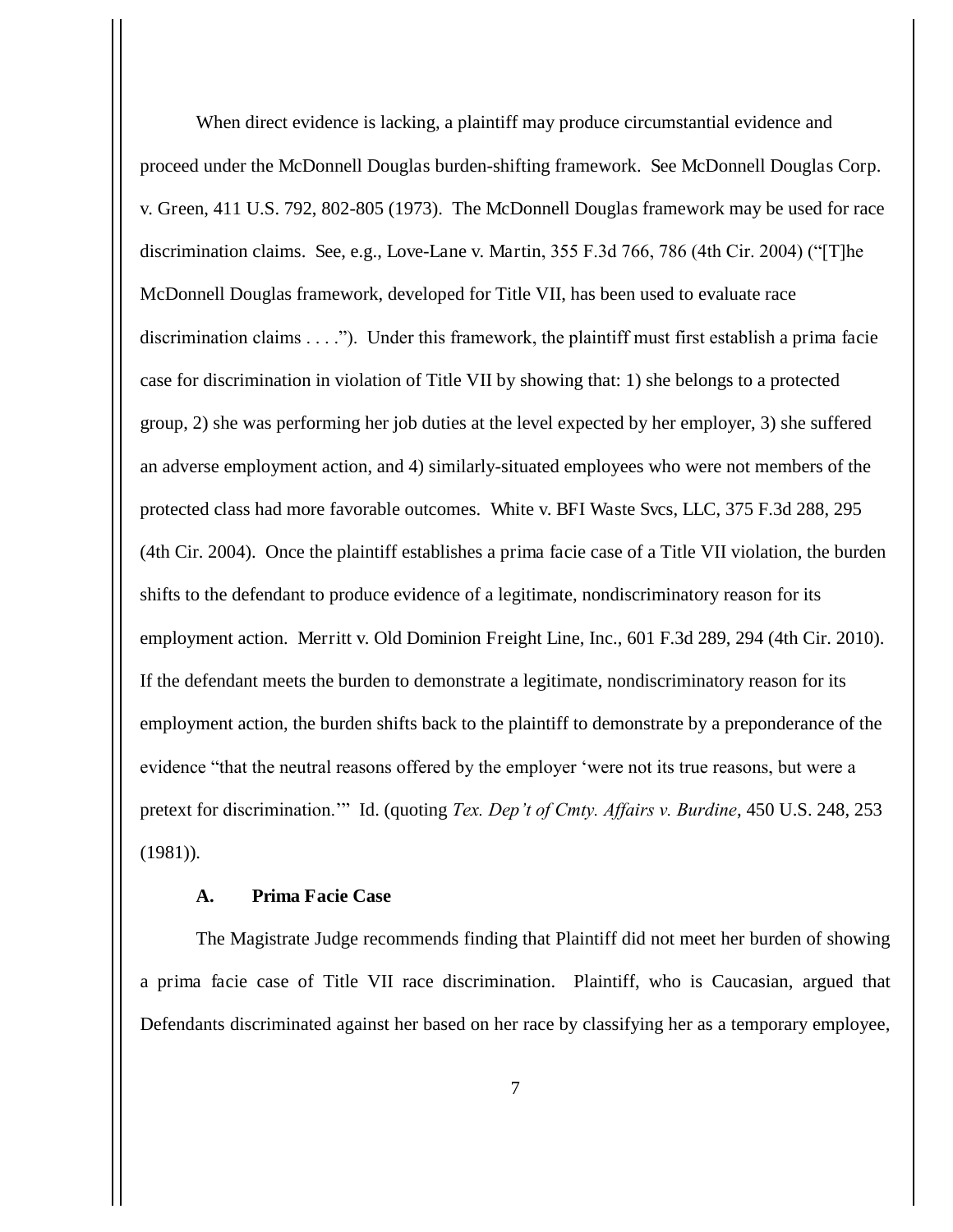and thus denying her access to healthcare benefits while similarly-situated African-American employees were placed in permanent positions. Pl. Mem., ECF No. 43 at 20-21. Defendants argued that Plaintiff had not suffered an adverse employment action, since she was hired as, and remained, a temporary employee, and never sought a non-temporary position with the County. Def's Mem., ECF No. 32-1 at 9-10. Defendants further argued that Plaintiff had not shown that similarly situated employees who were not members of the protected class received more favorable treatment, because the two comparable employees Plaintiff identified were not similarly situated to Plaintiff in that their hiring was not controlled by the same people who oversaw hiring for Plaintiff's department. Id. at 10-11. Defendants thus argued that Plaintiff had not shown a prima facie case for Title VII race discrimination. Id., at 11.

The Magistrate Judge suggests that Plaintiff has likely not met her burden of showing she suffered an adverse employment action. R&R, ECF No. 54 at 14-15. Plaintiff argued that she suffered an adverse employment action, because her manager, Whiteside, had verbally promised her that her position would convert to full-time when the Water and Sewer Authority moved to a new building, thereby making her eligible for County health benefits. Pl. Dep. at 44, 164 (ECF No. 43-1 at 17, 53); Whiteside Dep. at 107 (ECF 43-4 at 49); Boatwright Dep. at 64-65 (ECF No. 43-5 at 10- 11). When Plaintiff, a Caucasian employee, remained on temporary status, and thereby did not receive health insurance benefits, unlike African-American County clerks who were given an employment classification entitling them to County healthcare, Plaintiff argued she suffered an adverse employment action. Pl. Mem., ECF 43 at 20. Defendants argued that Plaintiff had not suffered an adverse employment action, because she remained in the same position as when she was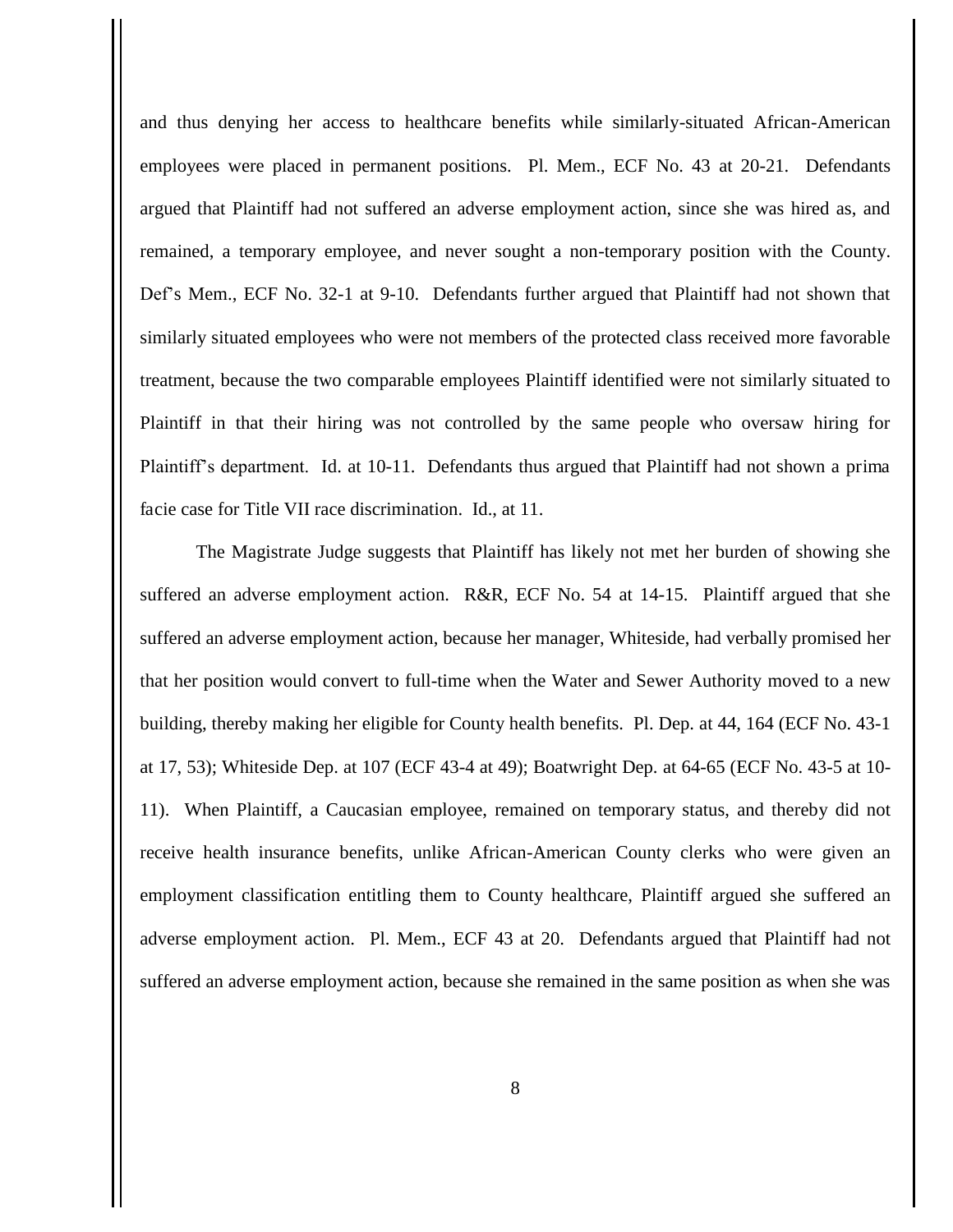hired, with the same or a better rate of pay. Def. Reply, ECF 45 at 7 (citing Pl. Mem., ECF No. 43 at 20-21; Burlington Industries, Inc. v. Ellerth, 524 U.S. 742, 761 (1998)).

The Magistrate Judge finds that, in the context of a disparate treatment claim, an adverse employment action is an act that "'adversely affect<sup>[s]</sup> the terms, conditions, or benefits of the plaintiff's employment.'" R&R, ECF No. 54 at 14, (quoting James v. Booz-Allen & Hamilton, Inc., 368 F.3d 371, 375 (4th Cir. 2004)). Such an adverse employment action, the Magistrate Judge finds, must involve a significant change in employment status; for example, hiring, firing, failure to promote, reassignment with significant change in job responsibilities, or a decision causing a significant change in benefits would all be adverse employment actions. Id. at 14-15 (citing Burlington Industries, Inc., 524 U.S. at 761). While Plaintiff did not receive the health benefits she alleges her manager promised, the Magistrate Judge finds that no decision was made causing a "significant change in benefits." Id. at 15. Thus, the Magistrate Judge recommends finding that Plaintiff likely did not met her burden of showing an adverse employment action.

In her objections, Plaintiff argues that the decision not to give her a permanent position, which had been promised to her by her manager,<sup>2</sup> adversely affected the benefits of her position, and thus constituted an adverse employment decision. Pl. Obj., ECF No. 55 at 4-5. There was, however, no change in Plaintiff's benefit status. Plaintiff was hired as a temporary employee, and remained a temporary employee. Therefore, the Court agrees with the Magistrate Judge that Plaintiff has failed to meet her burden of showing an adverse employment action.

 $2$  Although the Court does not reach the issue here, because it remands the state law claims to state court, Plaintiff argued in her breach of contract claim that her manager, Whiteside, had the authority to make her such an employment offer. Pl. Mem., ECF No. 43 at 12-15. Defendants argued that all employment offers for the Authority had to meet specific requirements not met by this verbal promise. Def. Mem., ECF No. 32-1 at 4-7.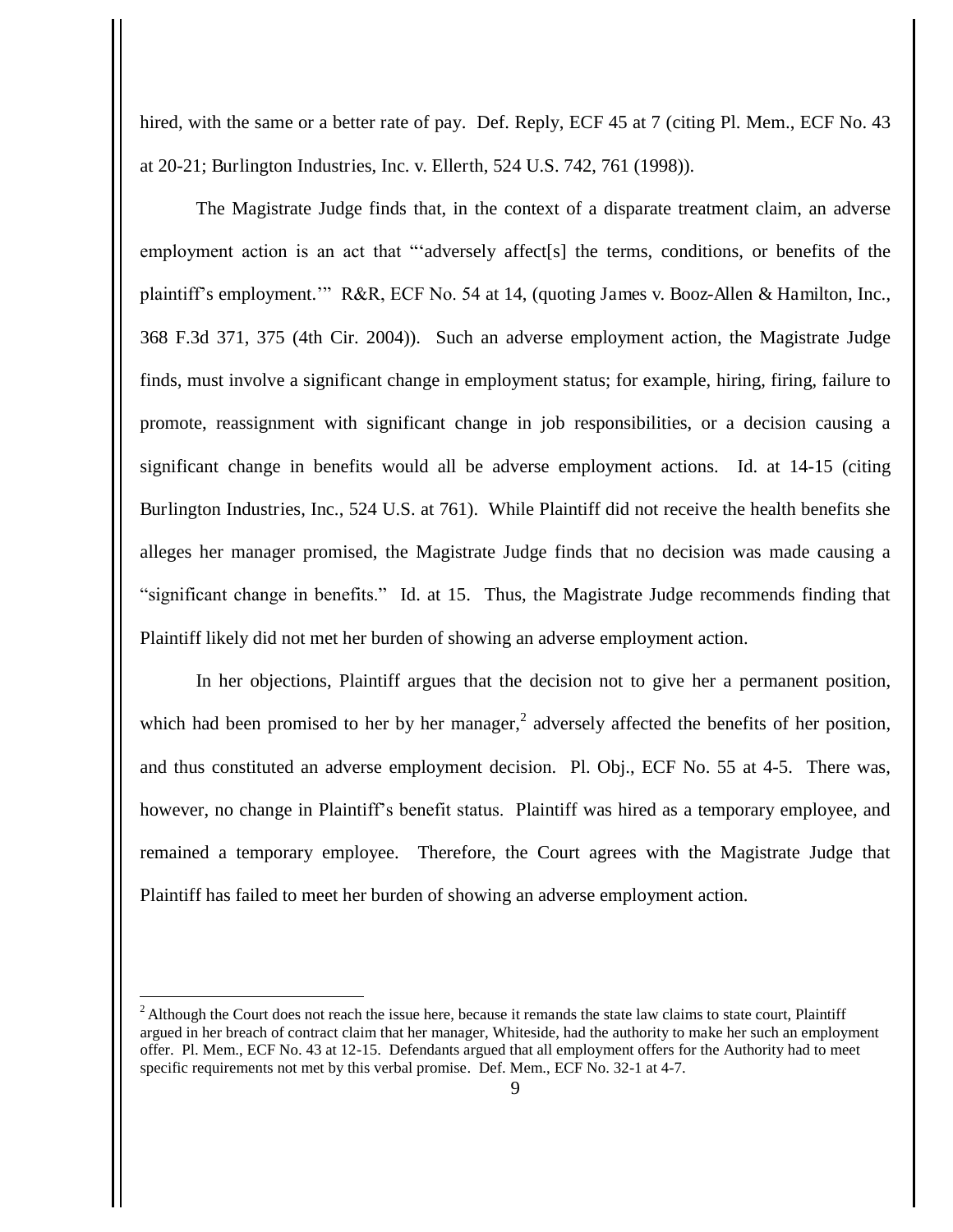Even if the failure to give Plaintiff health benefits constituted an adverse employment action, the Magistrate Judge recommends finding that Plaintiff has not met her burden to show that similarly situated employees of another race were treated more favorably. R&R, ECF No. 54 at 15. Plaintiff argued that Mary Scott and Yvette Cooper, African-American women who worked as County clerks, but were employed in positions with benefits, were comparable to her. Pl. Mem., ECF No. 43 at 8-9, 20. Scott worked for the Treasurer's Office, Pl. Dep. at 99 (ECF 43-1 at 112), and Cooper worked for the Probate Judge. Pl. Mem., ECF 43 at 8. Defendants argued that neither Scott nor Cooper was similarly situated to Plaintiff, because both Scott and Cooper were hired by elected officials, who by statute control their own hiring, unlike the Water and Sewer Authority, where hiring is controlled by the County Supervisor. Def. Mem., ECF 32-1 at 10-11.

The Magistrate Judge finds that for employees to be similarly situated, a

plaintiff must establish that 'other employees' were similarly situated in all relevant respects; that they 'dealt with the same supervisor, [were] subject to the same standards and . . . engaged in the same conduct without such mitigating circumstances that would distinguish their conduct or the employer's treatment of them for it.'

R&R, ECF No. 54 at 15 (quoting Ward v. City of North Myrtle Beach, 457 F. Supp.2d 625, 643 (D.S.C. 2006) (internal quotations and ellipsis in original)). The Magistrate Judge finds that though the employee situations do not have to be exactly the same, id. (citing Cook v. CSX Transp. Corp., 988 F.2d 507, 511 (4th Cir. 1993)), "the similarity between comparators . . . must be clearly established in order to be meaningful." Id., (quoting Lightner v. City of Wilmington, N.C., 545 F.3d 260, 265 (4th Cir. 2008). Here, the Magistrate Judge recommends finding that Cooper and Scott were not similarly situated to Plaintiff, because by law, the County Supervisor who oversaw hiring for the Authority did not have power over the elected officials for whom Cooper and Scott worked. Id. at 15-16 (citing S.C. Code Ann. § 4-9-430 ("With the exception of organizational policies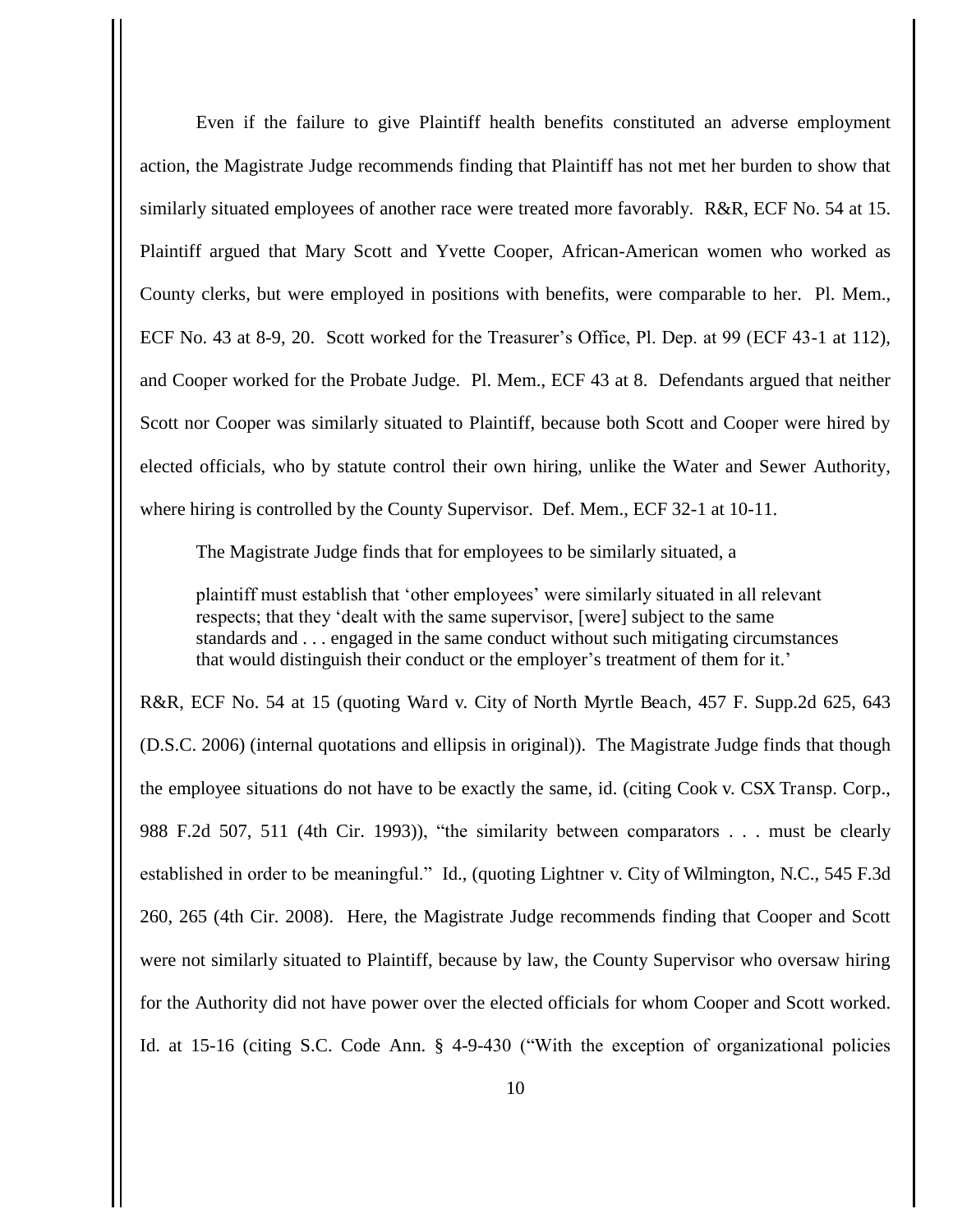established by the governing body, the county supervisor shall exercise no authority over any elected officials of the county whose offices were created either by the Constitution or by general law of the State.")). Because he finds that Cooper and Scott were not similarly situated to Plaintiff, and Plaintiff did not note any other similarly situated employees, the Magistrate Judge recommends finding that Plaintiff failed to meet her burden regarding similarly situated employees, and thus her prima facie case for race discrimination under Title VII fails. Id. at 16. The Magistrate Judge therefore recommends granting summary judgment for Defendants on Plaintiff's race discrimination claim. Id.

 In her objections, Plaintiff argues that Cooper and Scott were sufficiently similar to Plaintiff, such that Plaintiff met her burden of proof regarding similarly situated employees outside the protected class. Pl. Objs., ECF No. 55 at 5-6. Plaintiff acknowledges that Cooper's position with the Probate Judge, and Scott's position with the Treasurer were positions hired by elected officials, unlike her own position. Id. at 6. Plaintiff argues, however, that Cooper and Scott's employment classifications, like her own, were designated by the County Controller, who denied Plaintiff a parttime position. Id. Plaintiff also argues that Cooper's original County position (where Cooper worked part-time before moving to the Probate Judge's office) was with the County Tax Collector, an office where hiring is overseen by the same County Supervisor and approved by the same County Controller who oversaw hiring for Plaintiff's department. Id. at 5-6. Even if Cooper and Scott's employment classifications were designated by the County Controller,<sup>3</sup> Cooper and Scott were not employed in the same department as Plaintiff. Unlike Plaintiff, both Cooper and Scott

<sup>&</sup>lt;sup>3</sup> The Court cannot find support for this assertion in the record. The County Controller was responsible for checking employment status forms to: 1) verify employment within the department reported, 2) check that the hiring had been approved, and 3) see that the amount to be paid was what had been budgeted. Underwood Dep. at 69-70 (ECF No. 32-8 at 5-6). Those responsibilities are not the same, however, as "designating" employment classifications.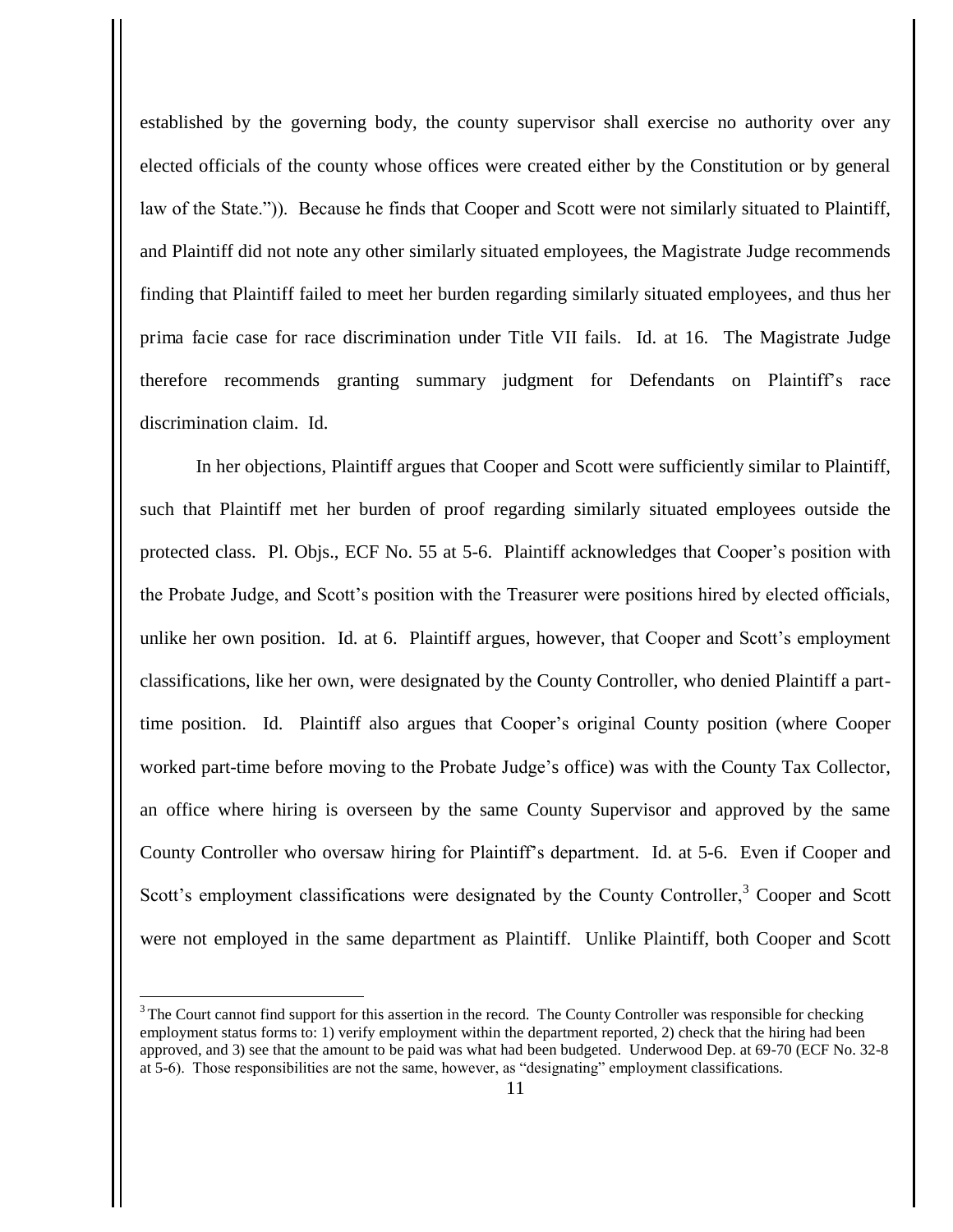worked for elected officials who oversaw hiring for their respective departments. Even if Cooper was originally employed with the Tax Collector, where oversight is more similar to the Authority, she received her position with benefits in the Probate Judge's office by applying for the job, Cooper Dep. at 6-7 (ECF No. 32-18 at 3-4), whereas Plaintiff admits she never applied for any County positions other than her current temporary position. Pl. Dep. at 122 (ECF No. 43-1 at 125). Because Scott and Cooper work for different departments where hiring is differently overseen from Plaintiff's Department, and because Plaintiff never applied for the type of position Cooper obtained, Cooper and Scott are not similarly situated to Plaintiff. Therefore, the Court agrees with the Magistrate Judge that Plaintiff failed to meet her burden of showing that similarly situated employees who were not members of the protected class were treated more favorably. As a result, Plaintiff fails to show a prima facie case of Title VII race discrimination, and it is thus proper to grant Defendants' Motion for Summary Judgment on Plaintiff's race discrimination claim.

## **III. Retaliation**

Plaintiff also argues that the Magistrate Judge erred in recommending that Defendants' Motion for Summary Judgment on Plaintiff's retaliation claim should be granted. Pl. Objs., ECF No. 55 at 6-7. In the R & R, the Magistrate Judge finds that Plaintiff was not proceeding with her retaliation claim under the direct evidence method of proof, but under the McDonnell Douglas framework. See R&R, ECF No. 54 at 16-17. Plaintiff did not object to this analysis, see Pl. Objs., ECF No. 55, and the Court finds no clear error.

Under the McDonnell Douglas framework, plaintiff must first establish a prima facie case for retaliation by showing: " $(1)$  she engaged in a protected activity; (2) the employer took an adverse employment action against her; and (3) a causal connection existed between the protected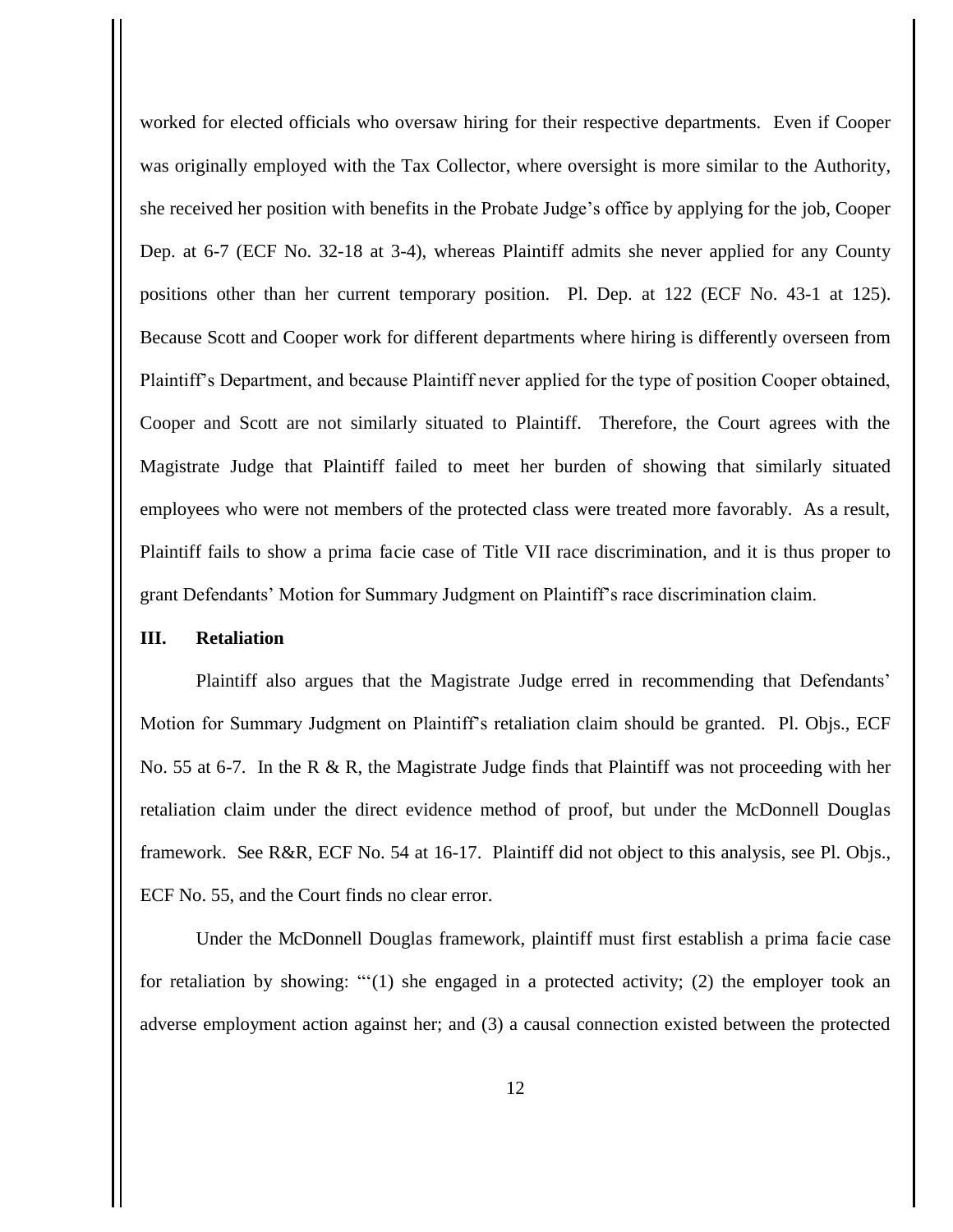activity and the asserted adverse action.'" Matvia v. Bald Head Island Mgmt., Inc., 259 F.3d 261, 271 (4th Cir. 2011) (quoting Von Gunten v. Maryland, 243 F.3d 858, 863 (4th Cir. 2001)). Once Plaintiff shows a prima facie case of retaliation, Defendant can rebut the presumption by showing a non-retaliatory reason for its actions. Matvia, at 271; Laughlin v. Metropolitan Washington Airports Authority, 149 F.3d 253, 258 (4th Cir. 1998); Ross v. Communications Satellite Corp., 759 F.2d 355, 365 (4th Cir. 1985). After Defendant makes this showing, Plaintiff must present sufficient evidence that Defendant's reason is pretextual to create a genuine issue of material fact. Matvia, 259 F.3d at 271; Laughlin, 149 F.3d at 258; Ross, 759 F.2d at 365.

## **A. Prima Facie Case**

Applying the McDonnell Douglas framework, the Magistrate Judge here recommends finding that Plaintiff failed to establish a prima facie case of retaliation because she did not show she had engaged in a protected activity. R&R, ECF No. 54 at 17-18. For an activity to be a protected activity within Title VII, Plaintiff must show she opposed an employment practice made unlawful by Title VII which she reasonably believed had occurred or was occurring. Bigge v. Albertsons, Inc., 894 F.2d 1497, 1503 (11th Cir. 1990). The activity must be related to activity proscribed by Title VII. "[T]he 'opposition clause,' by its very terms, requires that the employee at least have actually opposed employment practices made unlawful by Title VII. That is to say, the clause protects opposition neither to all unlawful employment practices nor to practices the employee simply thinks are somehow unfair." McNair v. Computer Data Sys., Inc., 172 F.3d 863, 1999 WL 30959, at \*5 (4th Cir. 1999) (emphasis in original).

Plaintiff argues that she established a prima facie case for retaliation because she complained to her manager, co-worker, and the County Director of Finance and Administration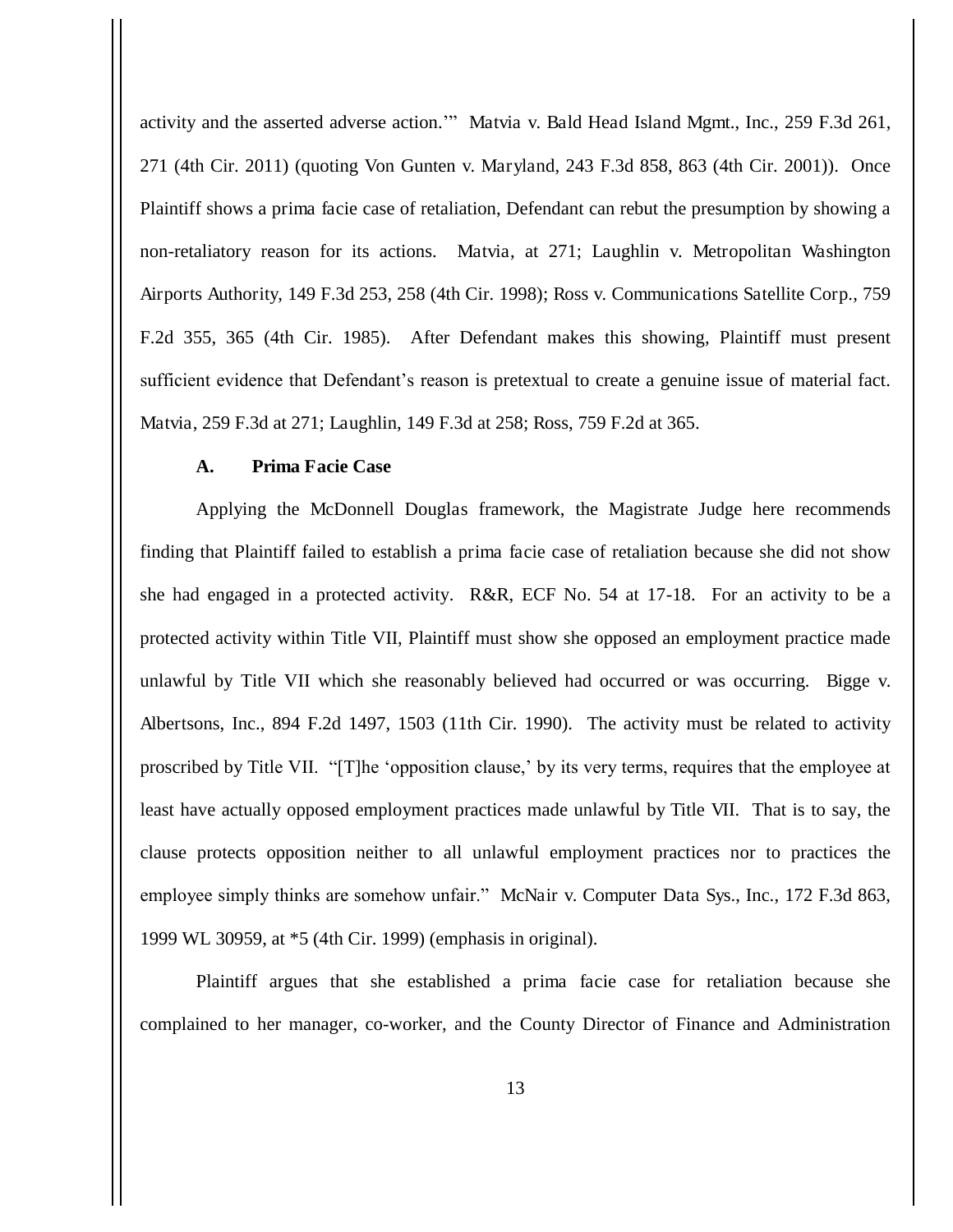about different treatment related to her employment classification, Pl. Mem., ECF No. 43 at 23-24 (citing ECF 43-7, ECF 43-12, ECF 43-14), but remained a temporary employee without health insurance and other benefits. Id. Plaintiff alleges that the County and County administrators retaliated against her due to her prior involvement in a lawsuit over the county animal shelter, and due to her husband being the Mayor of Kingstree. Pl. Dep. at 101-108, 114-15, 137 (ECF No. 43-1 at 37-45, 117-18, 140). Defendants argue that neither the Plaintiff's prior participation in the lawsuit over the animal shelter, nor Plaintiff's being married to the Mayor of Kingstree qualify as protected activity under Title VII, and therefore Plaintiff failed to show a prima facie case of retaliation. Def. Mem., ECF No. 32-1 at 13-14.

The Magistrate Judge recommends finding that Plaintiff failed to show a prima facie case of retaliation because she did not show that she engaged in protected activity. The Magistrate Judge finds that Plaintiff's complaints to her manager, co-worker, and the County Director of Finance and Administration did not contain any allegations of retaliation due to race. R&R, ECF No. 54 at 17- 18. "Plaintiff makes no mention in her response of complaining of being treated differently because of her race, nor does she point to any evidence in the record of the same." Id. at 18. The Magistrate Judge then finds that neither Plaintiff's being married to the Mayor of Kingstree, who was a political opponent of the County Supervisor, nor Plaintiff's having participated in the animal shelter lawsuit as a member of the animal shelter board are protected activities under Title VII, since Title VII provides protection only within specified areas, none of which apply here. Id.

In her objections, Plaintiff argues that she met her burden of showing a protected activity. Pl. Objs., ECF No. 55 at 6. She argues that she showed protected activity because she: 1) testified that she felt she was treated differently because of her race, id. at 7 (citing Pl. Dep. at 99 (ECF No.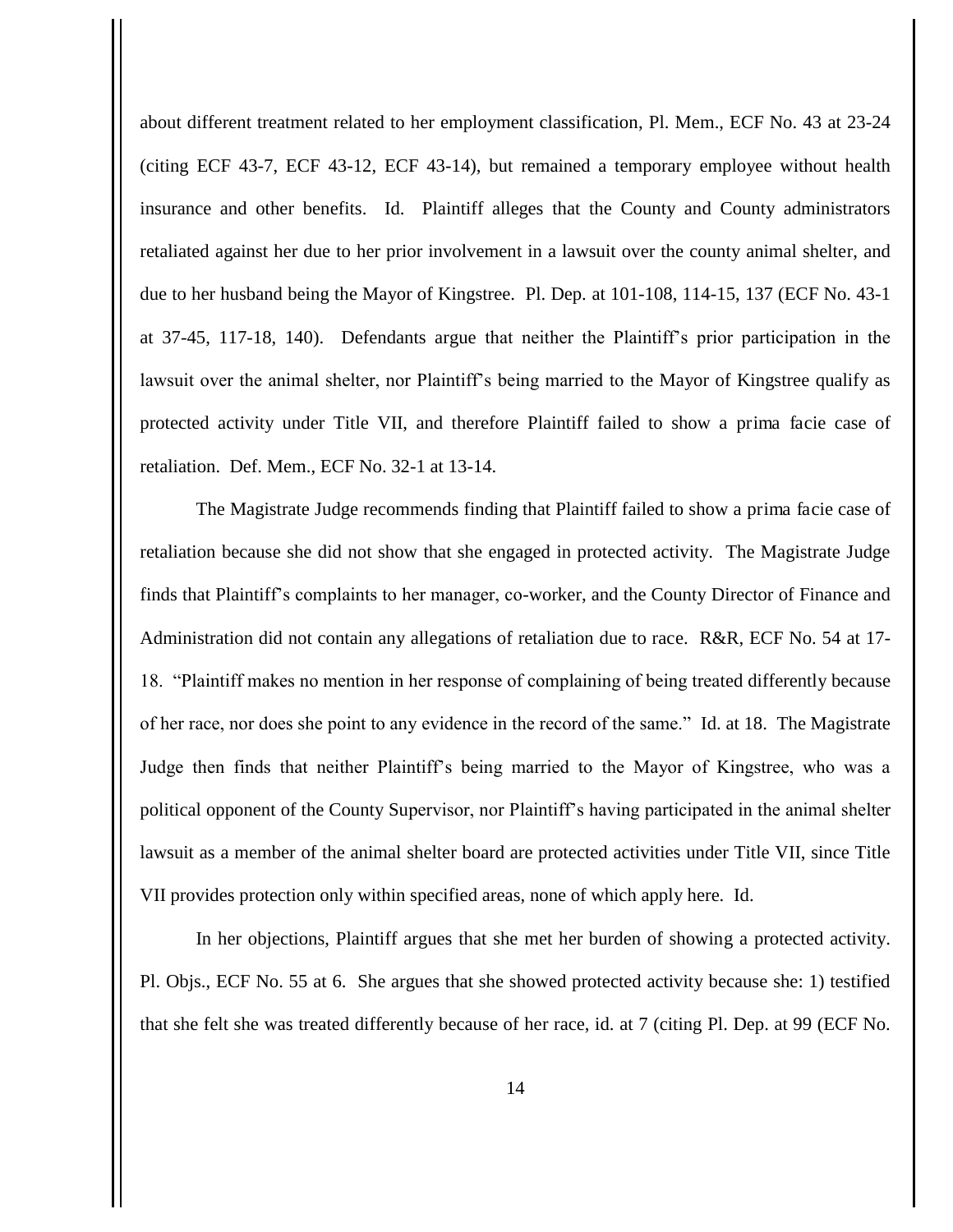43-1 at 112)), 2) complained to her co-worker, manager, and the County Director of Finance and Administration, id., (citing Pl. Mem., ECF 43 at 23-24), and 3) did not meet with the County Supervisor or anyone else in personnel to complain about being treated differently because of her race, "because she felt as if such reporting would be futile," id. (citing Pl. Dep., at 183-84). <sup>4</sup> None of the actions Plaintiff points to in her objections are protected actions under Title VII. Plaintiff's testimony that she felt she was treated differently based on her race is based on the purported difference between Plaintiff's employment classification and Scott and Cooper's employment classification. As has already been noted in the section on race discrimination, infra, Scott and Cooper were not similarly situated to Plaintiff. Moreover, as Plaintiff herself admits, she never reported her feelings of race discrimination to anyone in personnel. Plaintiff cannot seek protection from retaliation for a protected action under Title VII when she never engaged in any action. Finally, Plaintiff's objection noting her complaints to her co-worker, manager, and the County Director of Finance and Administration reference Plaintiff's memorandum, which itself references three<sup>5</sup> documents in the record. See Pl. Mem., ECF No. 43 at 23 (citing ECF Nos. 43-7, 43-12, 43-14). In none of the three documents referenced does the Plaintiff actually allege discrimination or retaliation because of race, or for that matter, because of any other classification protected under Title VII. "'The list of impermissible considerations within the context of [Title VII] employment practice is both limited and specific: "race, color, religion, sex or national origin." We are not free to add our own considerations to the list."" Balazs v. Liebenthal, 32 F.3d 151, 159

<sup>&</sup>lt;sup>4</sup> The Court notes that pages 183-184 of Plaintiff's Deposition cited in Plaintiff's Objections were not included in the record. The Court believes it is likely that the reference to "Pl. Dep. 183-184" is a scrivener's error, and Plaintiff meant to refer to pages 134-135 of Plaintiff's Deposition (ECF No. 43-1 at 137-138), where Plaintiff testifies that she never reported to personnel that she felt discriminated against because there was no need.

 $5$  The Court notes that documents ECF 43-7 and ECF 43-12 appear to be the same letter. There are, therefore, substantively only two documents underlying this claim by Plaintiff. Nonetheless, the Court refers to three documents, since there are three separate exhibits referenced in the record.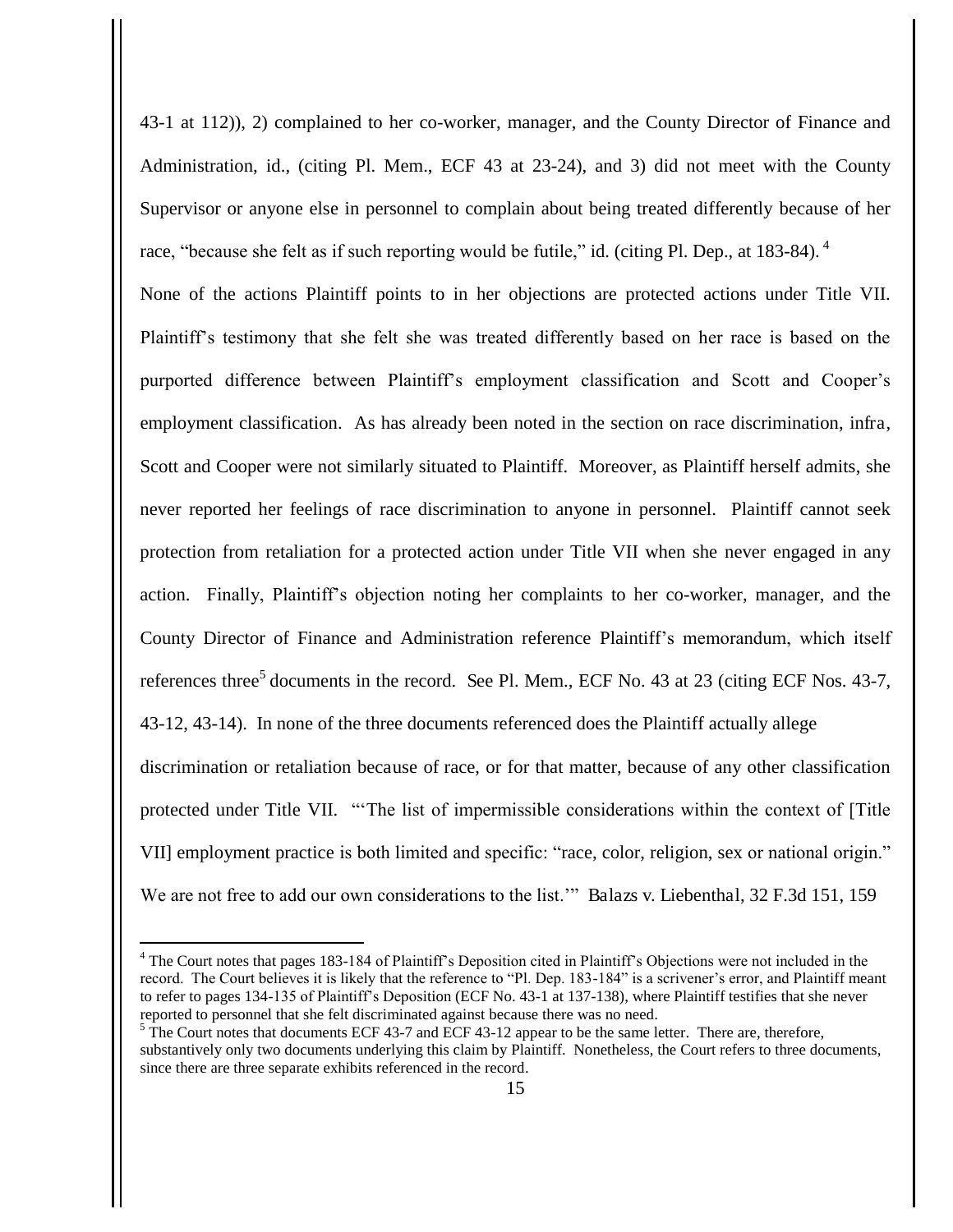$(4<sup>th</sup> Cir. 1994)$  (quoting Holder v. City of Raleigh, 867 F.2d 823, 826  $(4<sup>th</sup> Cir. 1989)$ ). Plaintiff has only alleged retaliation based upon classifications not protected under Title VII (prior lawsuit participation, and being married to a political opponent of the County Supervisor), and never took any action to oppose any race discrimination she perceived in employment classification. Therefore, the Court agrees with the Magistrate Judge that Plaintiff has failed to present a prima facie case for retaliation in violation of Title VII. It is thus appropriate to grant Defendants' Motion for Summary Judgment on the retaliation claim.

## **IV. State Law Claims**

In addition to her federal claims under Title VII, Plaintiff brought state law claims for breach of contract and civil conspiracy. The Magistrate Judge recommends that, having granted summary judgment to Defendants on the federal claims, the Court remand the state claims to state court. R&R, ECF No. 54 at 18-20. If the Court grants summary judgment to Defendants on the federal claims, Plaintiff does not object to recommended remand. Pl. Objs., ECF No. 55 at 7. Defendants object to the remand, arguing that the state law claims do not involve complicated areas of law, and that it would be unfair to Defendants to send the matter back to state courts after nearly two years in federal court. Defs. Objs., ECF No. 57 at 1-2.

 As the Fourth Circuit has explained, "trial courts enjoy wide latitude in determining whether or not to retain jurisdiction over state claims when all federal claims have been extinguished." Shanaghan v. Cahill, 58 F.3d 106, 110 (4th Cir. 1995). In determining whether to retain jurisdiction over state law claims, courts look at "convenience and fairness to the parties, existence of any underlying issues of federal policy, comity, and considerations of judicial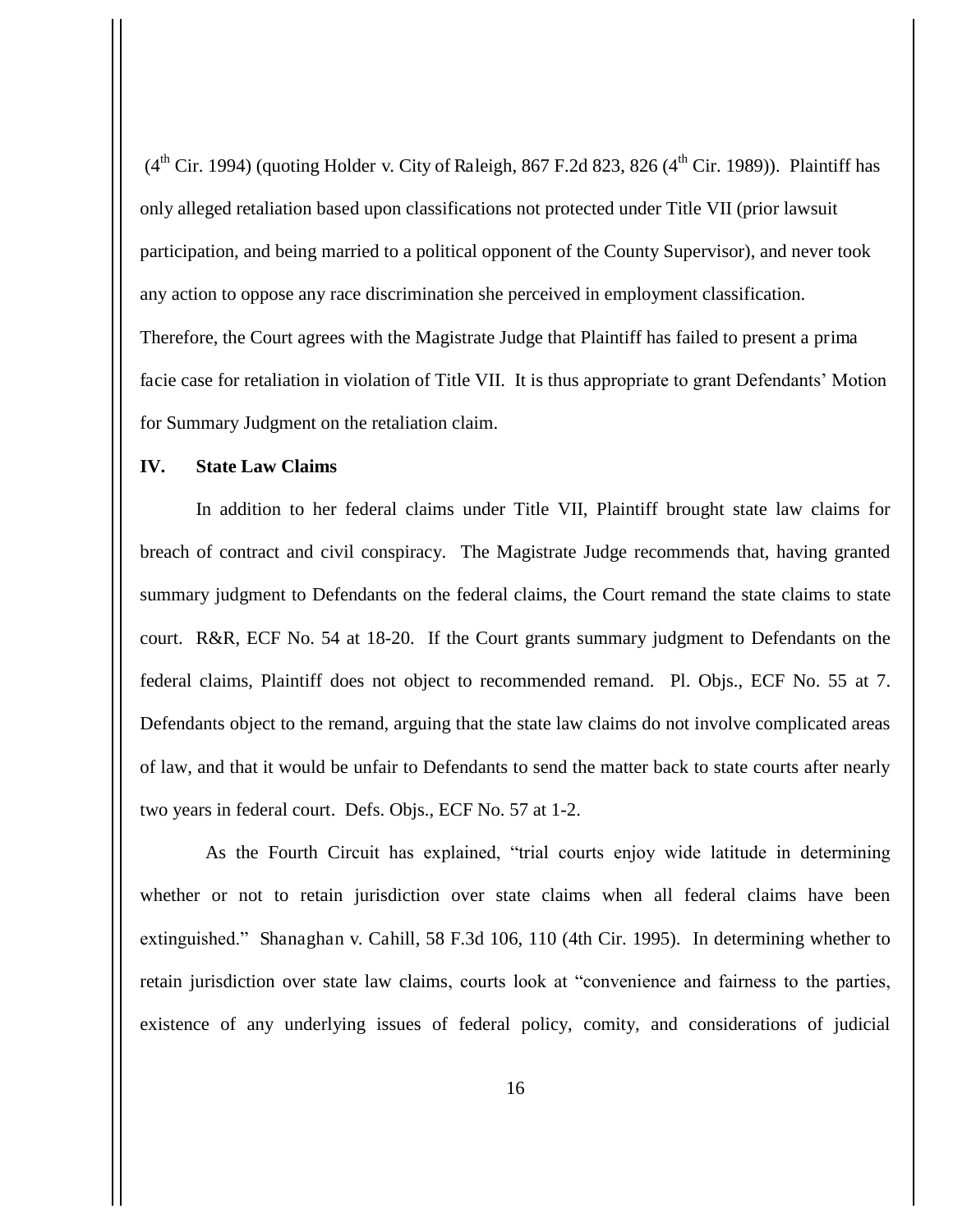economy." Shanaghan, 58 F.3d at 110. Further, the Supreme Court has warned that "[n]eedless decisions of state law should be avoided both as a matter of comity and to promote justice between the parties, by procuring for them a surer-footed reading of applicable law  $\dots$ . [I]f federal claims are dismissed before trial . . . the state law claims should be dismissed as well." United Mine Workers of America v. Gibbs, 383 U.S. 715, 726 (1966).

Based upon those guidelines, the Magistrate Judge recommends that the Court decline to exercise supplemental jurisdiction over the state law claims, and remand those claims to state court. Since the case was originally filed in state court, the Magistrate Judge finds it would not be unfair to the parties to return to state court. R&R, ECF No. 54 at 19. Further, the Magistrate Judge finds that the state law issues here – breach of contract and civil conspiracy – are fundamentally state law claims. Id. Finding no error in this analysis, the Court accepts the Magistrate Judge's recommendation to remand Plaintiff's state law claims to state court.

## **CONCLUSION**

 The Court has thoroughly reviewed the entire record, including Defendants' Motion for Summary Judgment, Plaintiff's Memorandum in Opposition, Defendants' Reply to Plaintiff's Response, the R & R, Plaintiff's Objections to the R & R, Defendants' Objections to the R & R, and Defendants' Reply to Plaintiff's Objections. For the reasons stated above and by the Magistrate Judge, the Court hereby overrules Plaintiff's and Defendants' objections, and adopts the Magistrate Judge's R & R.

**IT IS THEREFORE ORDERED** that Defendants' Motion for Summary Judgment is **GRANTED** as to Plaintiff's Title VII race discrimination and retaliation claims. **IT IS FURTHER ORDERED** that the Court declines to exercise supplemental jurisdiction over Plaintiff's remaining